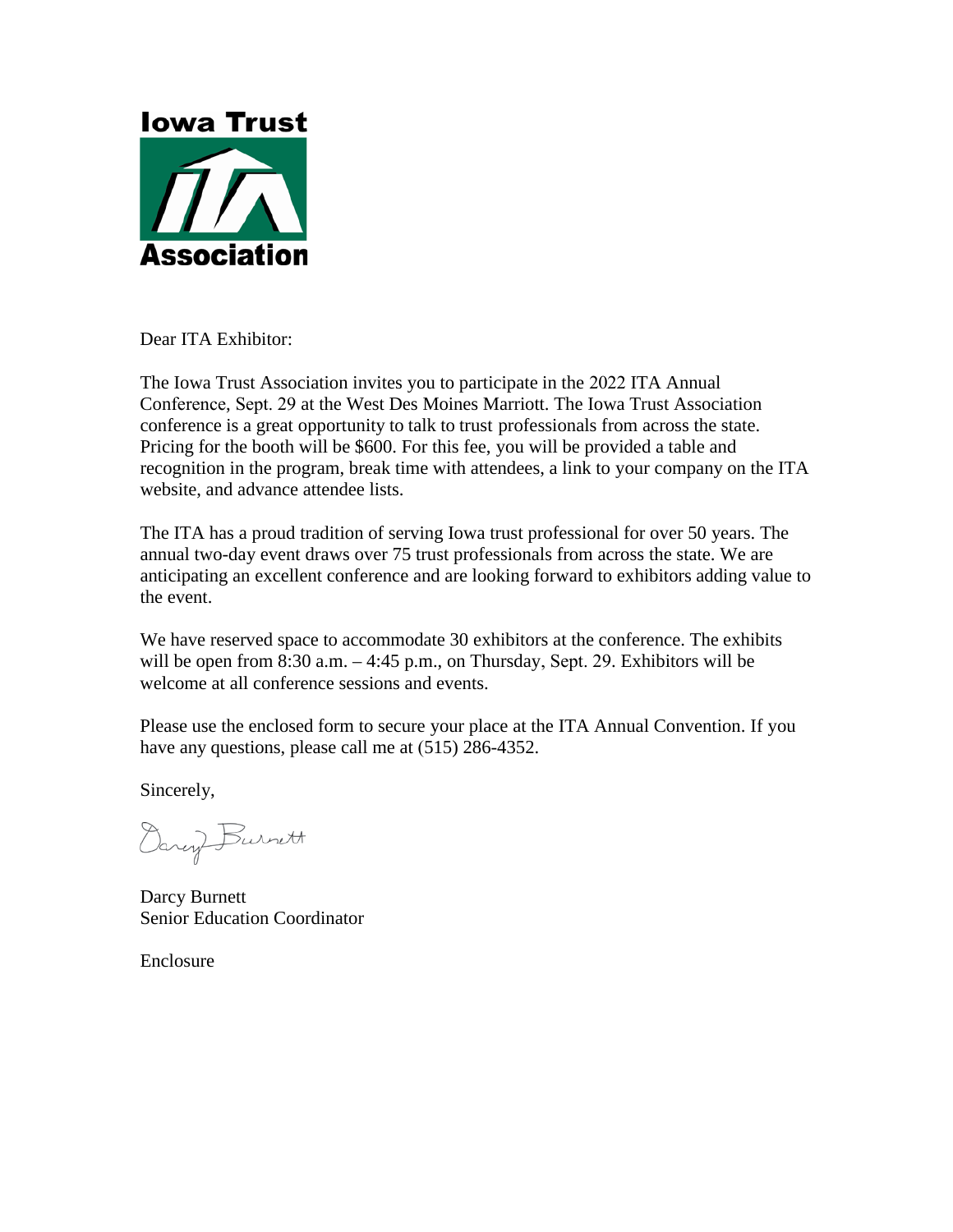## **IOWA TRUST ASSOCIATION** ANNUAL CONVENTION **EXHIBITORS CONTRACT**

September 29, 2022

West Des Moines Marriott Hotel

West Des Moines, Iowa

| <b>Please type or print</b>                                                                                                                                                                                                    |                                                                                                                                                                                                                      |                                    |                               |  |
|--------------------------------------------------------------------------------------------------------------------------------------------------------------------------------------------------------------------------------|----------------------------------------------------------------------------------------------------------------------------------------------------------------------------------------------------------------------|------------------------------------|-------------------------------|--|
|                                                                                                                                                                                                                                |                                                                                                                                                                                                                      |                                    |                               |  |
|                                                                                                                                                                                                                                |                                                                                                                                                                                                                      |                                    |                               |  |
|                                                                                                                                                                                                                                |                                                                                                                                                                                                                      |                                    |                               |  |
|                                                                                                                                                                                                                                |                                                                                                                                                                                                                      |                                    |                               |  |
|                                                                                                                                                                                                                                | In 30 words or less, please write a brief description of your company.                                                                                                                                               |                                    |                               |  |
|                                                                                                                                                                                                                                | <b>Exhibit Table Price:</b> \$600 for each 8' x 10' booth space. Number of Booths Needed: ____________.<br>Please list any names of competitors you do not wish to be near or unusual size or shape of your display. |                                    |                               |  |
| We hereby make application for exhibit space at the 2022 ITA Annual Convention. We agree to abide by the<br>terms and conditions as set forth by the Iowa Trust Association.                                                   |                                                                                                                                                                                                                      |                                    |                               |  |
|                                                                                                                                                                                                                                |                                                                                                                                                                                                                      |                                    |                               |  |
| Mail this form and your check (made payable to ITA) to:<br>ITA, PO Box 6200, Johnston, IA 50131-6200, Attn: Darcy Burnett                                                                                                      |                                                                                                                                                                                                                      |                                    |                               |  |
|                                                                                                                                                                                                                                |                                                                                                                                                                                                                      |                                    |                               |  |
|                                                                                                                                                                                                                                | BADGE INFORMATION One badge is provided per booth. Additional name badges, registration and lunch<br>attendees are required to pay the \$150.00 registration fee.                                                    |                                    |                               |  |
|                                                                                                                                                                                                                                |                                                                                                                                                                                                                      |                                    |                               |  |
|                                                                                                                                                                                                                                | Nickname______________________                                                                                                                                                                                       |                                    |                               |  |
| Name and the contract of the contract of the contract of the contract of the contract of the contract of the contract of the contract of the contract of the contract of the contract of the contract of the contract of the c | <b>Nickname Nickname</b>                                                                                                                                                                                             |                                    | Location \$150 registration   |  |
| For Office Use Only                                                                                                                                                                                                            |                                                                                                                                                                                                                      |                                    | <b>Iowa Trust Association</b> |  |
| Date Rec'd _____                                                                                                                                                                                                               |                                                                                                                                                                                                                      | PO Box 6200 - 8901 Northpark Drive |                               |  |
| Date ack'd                                                                                                                                                                                                                     | Johnston, IA 50131-6200                                                                                                                                                                                              |                                    |                               |  |
| Booth(s)<br><b>Contract Contract</b>                                                                                                                                                                                           | Phone: 515-286-4352                                                                                                                                                                                                  |                                    |                               |  |
|                                                                                                                                                                                                                                |                                                                                                                                                                                                                      |                                    | dburnett@iowabankers.com      |  |
|                                                                                                                                                                                                                                |                                                                                                                                                                                                                      |                                    |                               |  |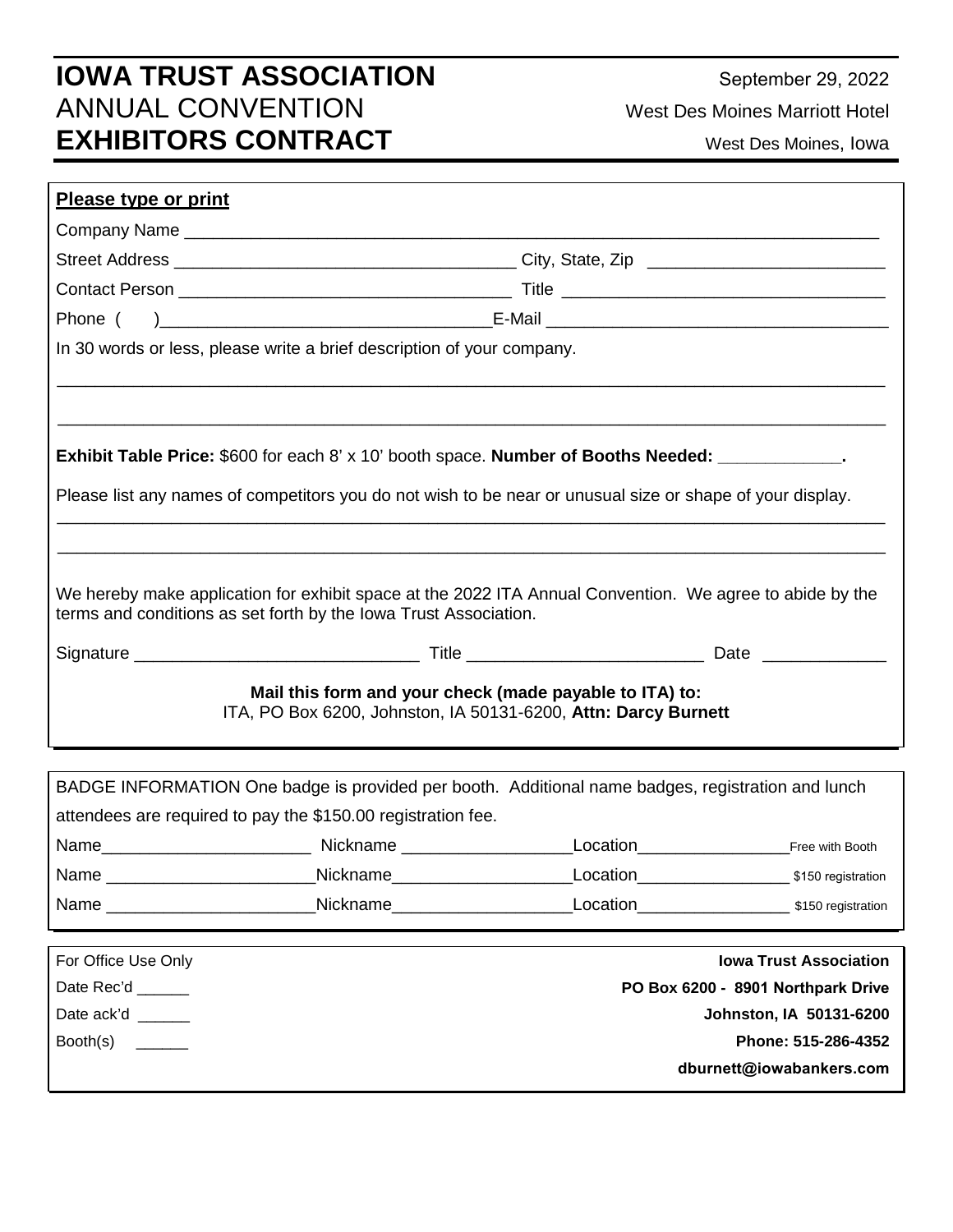## **EXHIBITOR AGREEMENT**

**Agreement to Conditions** - Each exhibitor, for himself and his employees, agrees to abide by these conditions, it being understood and agreed that the sole control of the exhibit area rests with Iowa Trust Association.

**Assignment of Space** - Classification of exhibits and assignment of space will be determined by the character of the proposed exhibits and individual requirements and preferences as to location for each exhibitor. Larger blocks of space will have priority over lesser blocks. Once space has been approved by Iowa Trust Association, no exhibit will be moved without agreement by the exhibitor.

**Payment** - The full fee (\$100 of which is nonrefundable) **must** accompany each request for exhibit space.

**Cancellation** - Should the exhibitor be unable to occupy and use the exhibit space contracted for and should he notify Iowa Trust Association 30 days prior to the opening of the convention, all sums paid by the exhibitor, less the deposit of \$100 per booth, will be refunded. No refund will be made if notice of cancellation is received less than 30 days prior to the opening of the convention.

**Liability** - Iowa Trust Association undertakes no duty to exercise care, nor assumes any responsibility, for the protection and safety of the exhibitor, his officials, agents or employees, or the protection of the property of the exhibitor or his representatives, or of property used in connection with the exhibit, from theft or damage or destruction by fire, accident or other cause. Small and easily portable articles shall be properly secured or removed after exhibition hours and placed in safekeeping by the exhibitor. Any protection exercised, in fact, by Iowa Trust Association shall be deemed purely gratuitous on its part and shall in no way be construed to involve it in liability by the exhibitor.

The exhibitor agrees to indemnify and hold Iowa Trust Association harmless from all such claims and from all claims or liability of any nature whatsoever arising from the activities of the exhibitor or any of his representatives or from the property of the exhibitor.

Iowa Trust Association shall not be liable for the fulfillment of this agreement as to delivery of space, if non-delivery is due to any one of the following causes: destruction of or damage to the building or the exhibit area by fire or act of God; acts of a public enemy; strikes; the authority of the law; or any cause beyond its control. The Association will, however, in the event it is not able to hold an exhibit for any of the above-named causes, reimburse exhibitors pro-rata on any rental fee paid, less any and all legitimate expenses incurred by Iowa Trust Association for advertising, administration, etc.

**Insurance -** In all cases, exhibitors wishing to insure their goods must do so at their own expense**.** 

**Protection of Exhibit Facility -** Nothing shall be posted on, or tacked, nailed, screwed, or otherwise attached to columns, walls, floors, or other parts of the convention hall exhibit area without permission from the proper building authority. Packing, unpacking and assembly of exhibits shall be done only in designated areas and in conformity with directions of the Exhibits Manager, or convention hall manager or their assistants.

**Booths** - Standard booth equipment (back and side-wall draping and identification sign) will be provided by Iowa Trust Association without cost to the exhibitor if ordered in advance. If an exhibitor plans to install a completely constructed display of such a character that the exhibitor will not require or desire the use of standard booth equipment, no part thereof shall so project as to obstruct the view of adjacent booths. No display may exceed a height of 8 feet on the back wall nor be higher than side-wall specifications, except with the specific permission of the Exhibits Manager.

**Installation and Dismantling** - The specific requirements as to time for installation and dismantling of exhibits shall be supplied to each exhibitor for the particular convention for which a license has been granted. Such requirements shall be binding upon the licensee as though fully set forth herein. All displays must be in place and set up by the time of the official opening of the show. Space not occupied or set up by that time may be reassigned for other purposes by the Association. Exhibitors will be expected to be set up and tear down according to the IMA's schedule of events. Exhibitors who do not conform to IMA schedules, especially teardown times, will not be invited to participate in future ITA conventions.

**Default Occupancy** - Any exhibitor failing to occupy space contracted for is not relieved of the obligation of paying for such space at the full rental price, and Iowa Trust Association shall have the right to use such space as it sees fit to eliminate black space in the exhibit hall, provided such booth space is not occupied by one hour before the official show opening.

**Personnel** - All licensees participating in the exhibit area of Iowa Trust Association conventions are expected to use special care wherever they deem it necessary to hire temporary help to assist in their exhibit or hospitality activities, so that personnel so selected by them will be of a caliber in keeping with the high standards of the exhibition and the meeting.

**Use of Space** - Exhibits shall be shown only in the official exhibit area as established by the Exhibits Office of Iowa Trust Association. Neither the exhibitors nor non-exhibitors shall be permitted to display articles, equipment, or information concerning services, or movies of such articles, equipment or services in private suites or rooms during the convention, in accordance with prior agreements between Iowa Trust Association and the officials of hotels and the convention bureau in the locale of the convention.

No exhibitor shall permit any other corporation or firm or its representatives to use the space allotted to him, nor shall he display articles not manufactured or sold normally by him. Co-participation by any other corporation or firm or its representatives in space assigned to the original applicant must be by written permission of the Exhibits Office, only, and shall be subject to an additional charge of \$150 per day per additional participant for the run of the convention.

**Conflicting Meetings & Social Activities** - In the interest of the success of the entire convention and exposition, the exhibitor agrees not to extend invitations, call meetings, or otherwise encourage absence of members or exhibitors from the convention or exhibit hall during the official hours of the convention or exposition.

This agreement may be rescinded at any time without cause at the discretion of the Iowa Trust Association upon repayment of any fees advanced, less any expenses which may have been incurred by the **Association** 

*We're looking forward to seeing you there!*